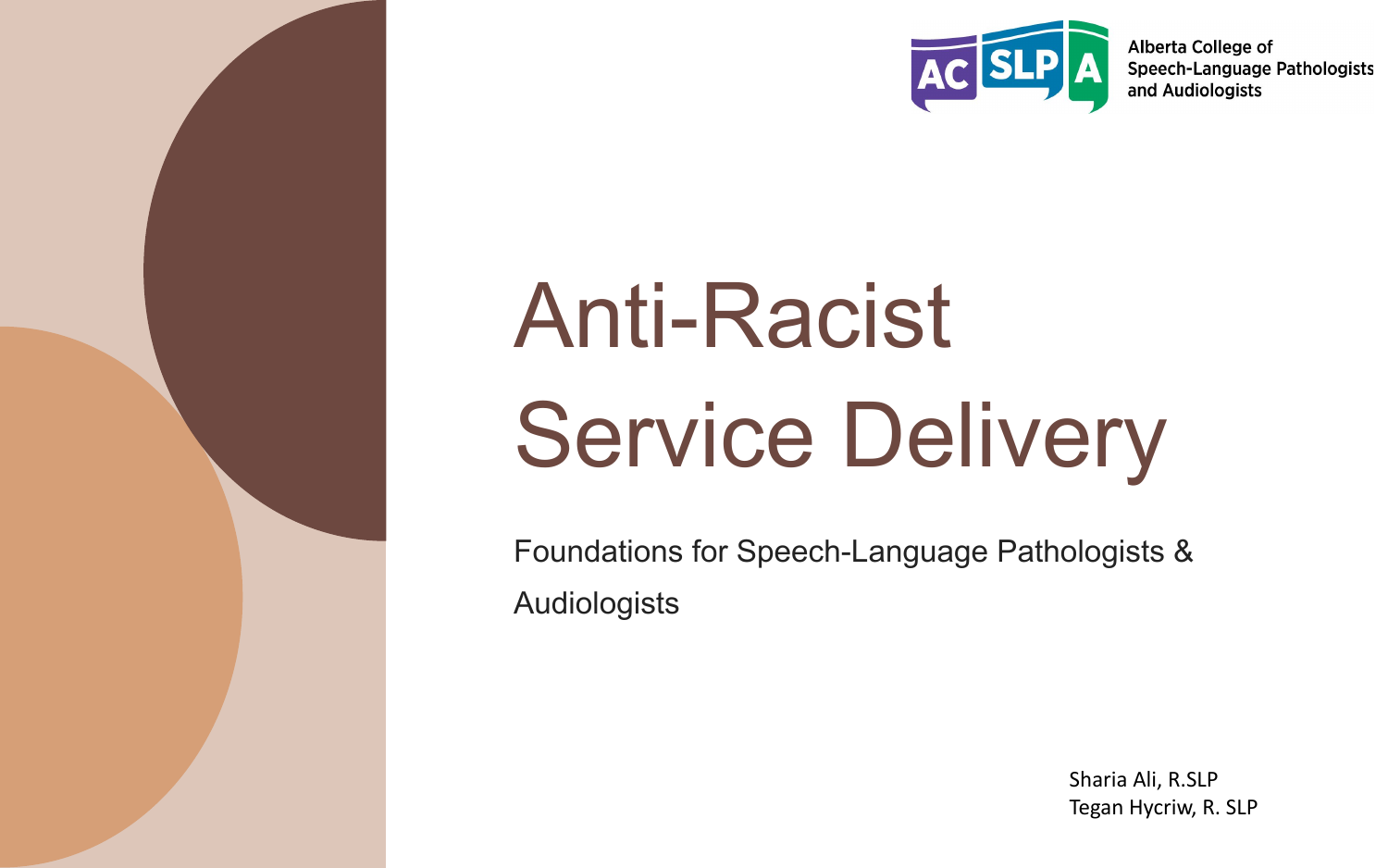affect the way in which an individual constructs or views a topic or question. A discussion of this type of material matter requires a clear statement of positionality

### Individual positionality can<br>affect the way in which an About the Presenter - Sharia

- Born and raised in Trinidad & Tobago
- Use Trinidadian English
- 1<sup>st</sup> generation immigrant to Canada
- Well experienced with cross-cultural conflicts
- Working for systemic change

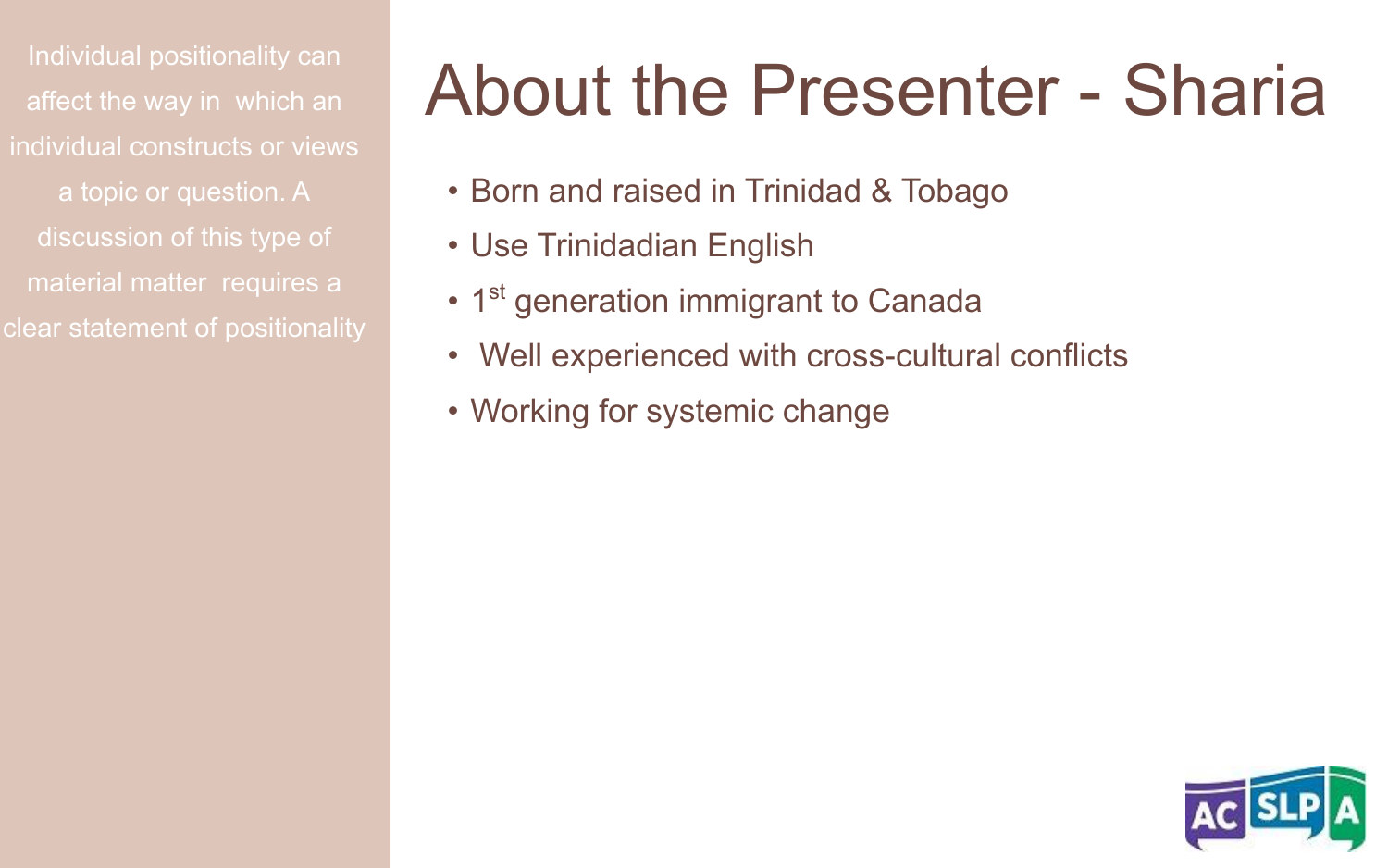affect the way in which an individual constructs or views a topic or question. A discussion of this type of material matter requires a clear statement of positionality

### Individual positionality can About the Presenter - Tegan

- Born in Canada
- Raised in rural Alberta, near Edmonton
- Descendent of white settlers from Germany, England, and Scotland
- Working to be anti-racist and a good ally

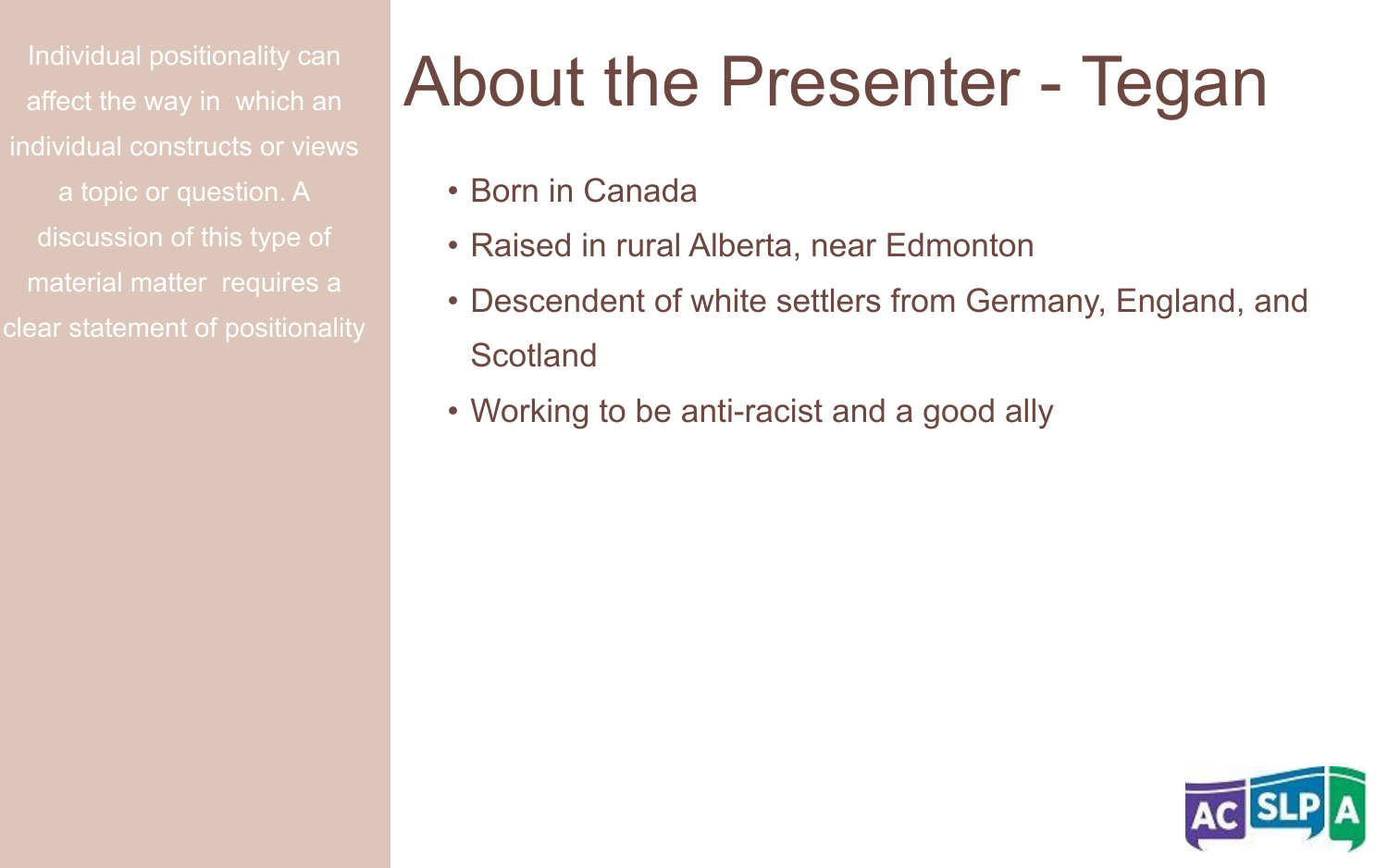## ACSLPA Positioning

"Although ACSLPA aims to always be fair, objective, and unbiased this

does not preclude the existence of unconscious, unacknowledged or

unintended discrimination or racism"



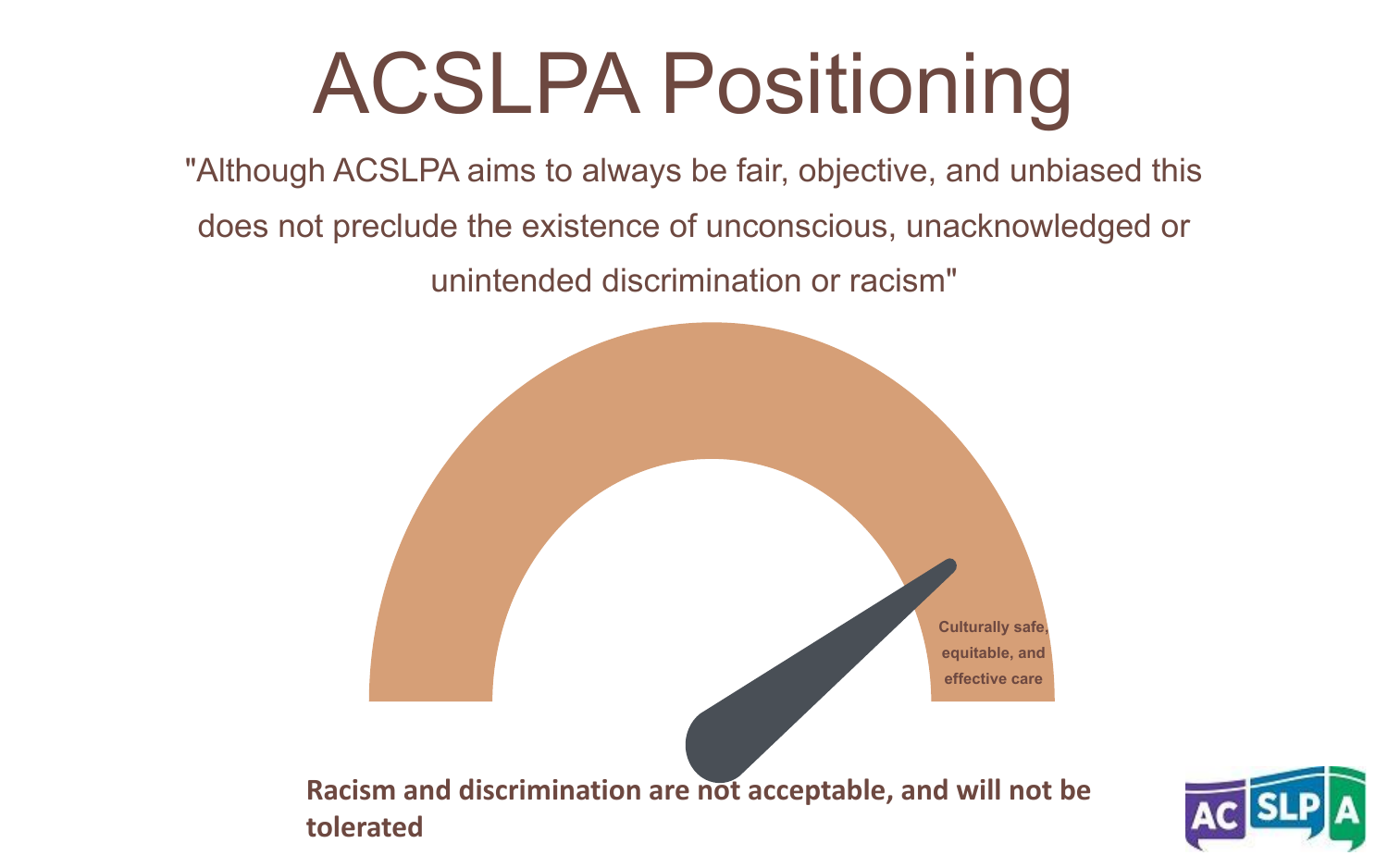## Agenda

Foundational **Concepts** 01

02

Scenario **Discussion** 

(breakout rooms)

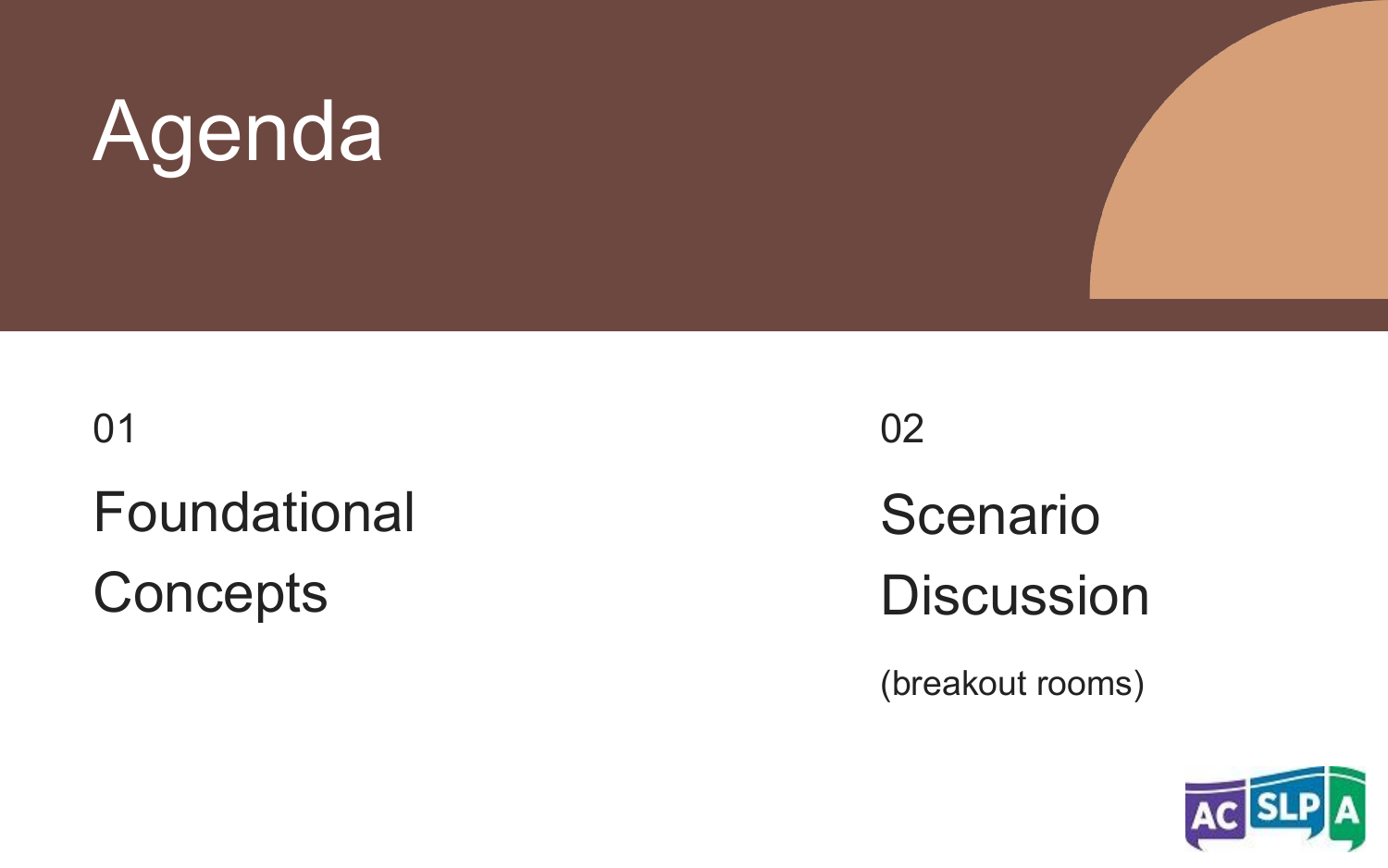# **Sensitivity**

This presentation will explore notions of race, privilege, and identity:

- No judgement
- Not an indoctrination
- Aim is to allow for better understanding of difficult issues
- No requirement to share information or feelings
- BUT questions, comments, and sharing are welcome!



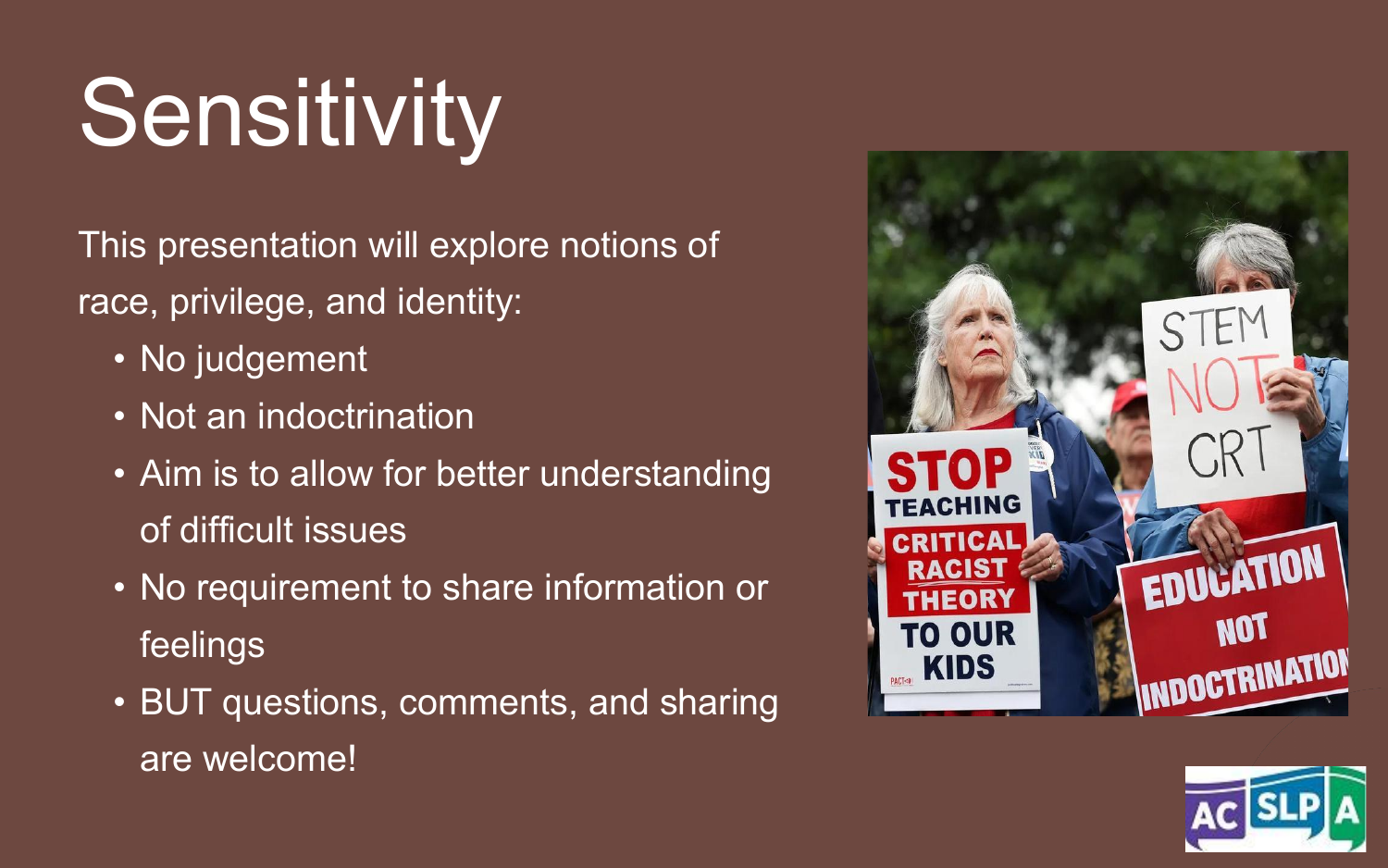

### Foundational Concepts

*How to bridge the gap in thinking between people of good will whose experiences, perspectives, and backgrounds are radically different is a great challenge<sup>1</sup>*









Educating self

 $\downarrow$ 



Supporting others, preventing

Adapted from McGibbon & Etowa (2009)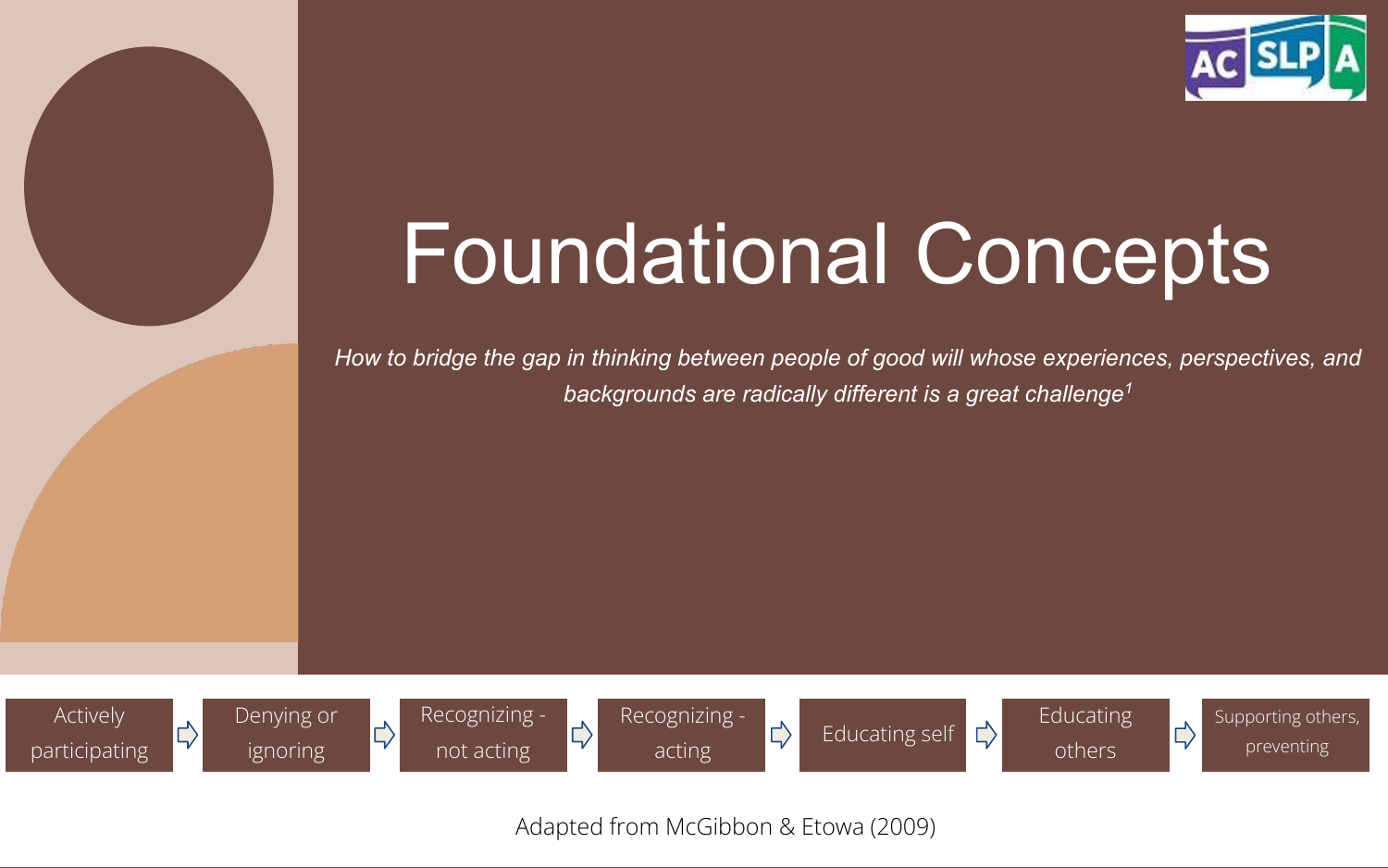### **The Cycle** of Oppression



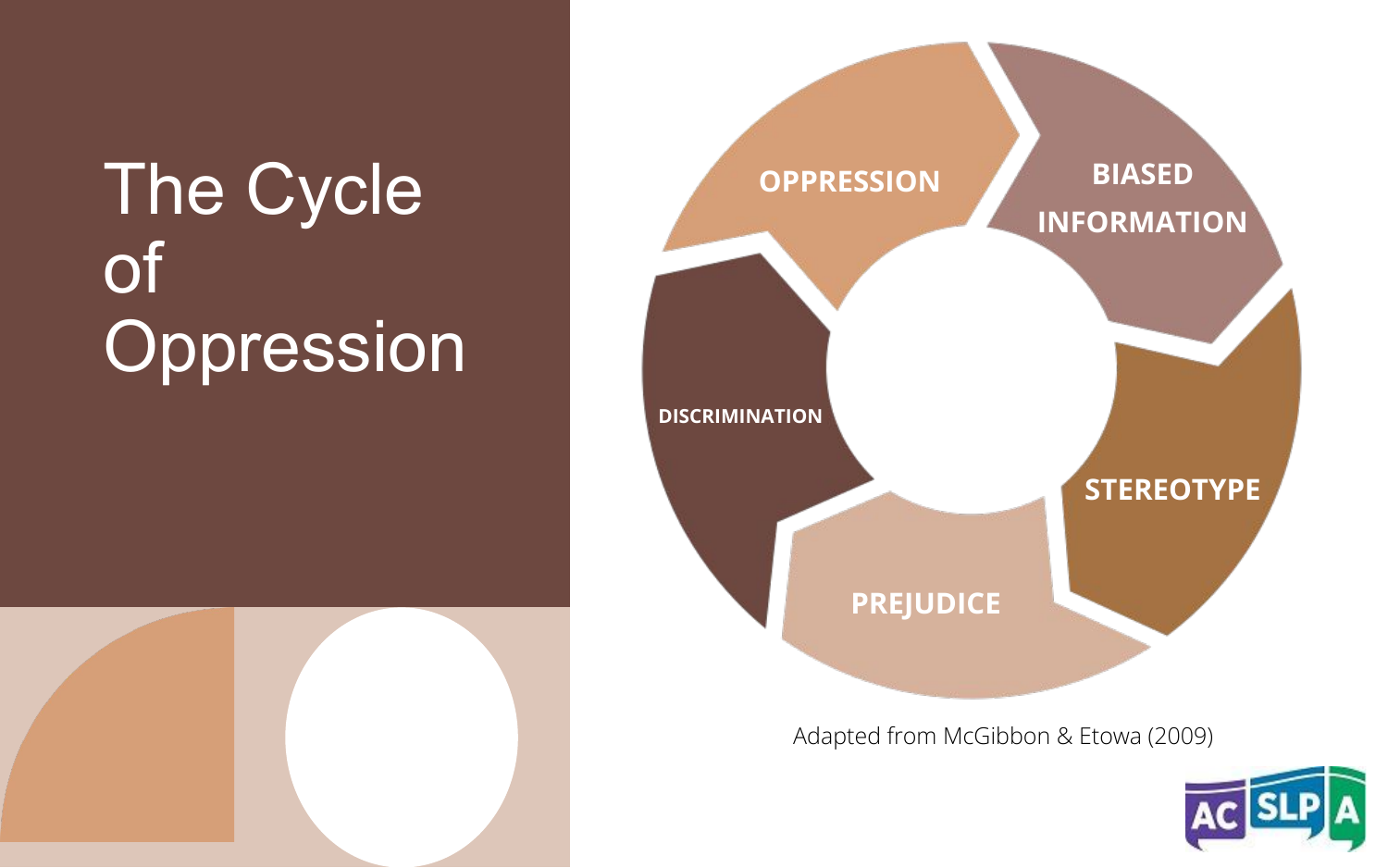The 'isms':

Based on the false belief that one group is superior to another

Use of **social power** to systematically deny people access to goods, resources, services, representation, or membership in any other group

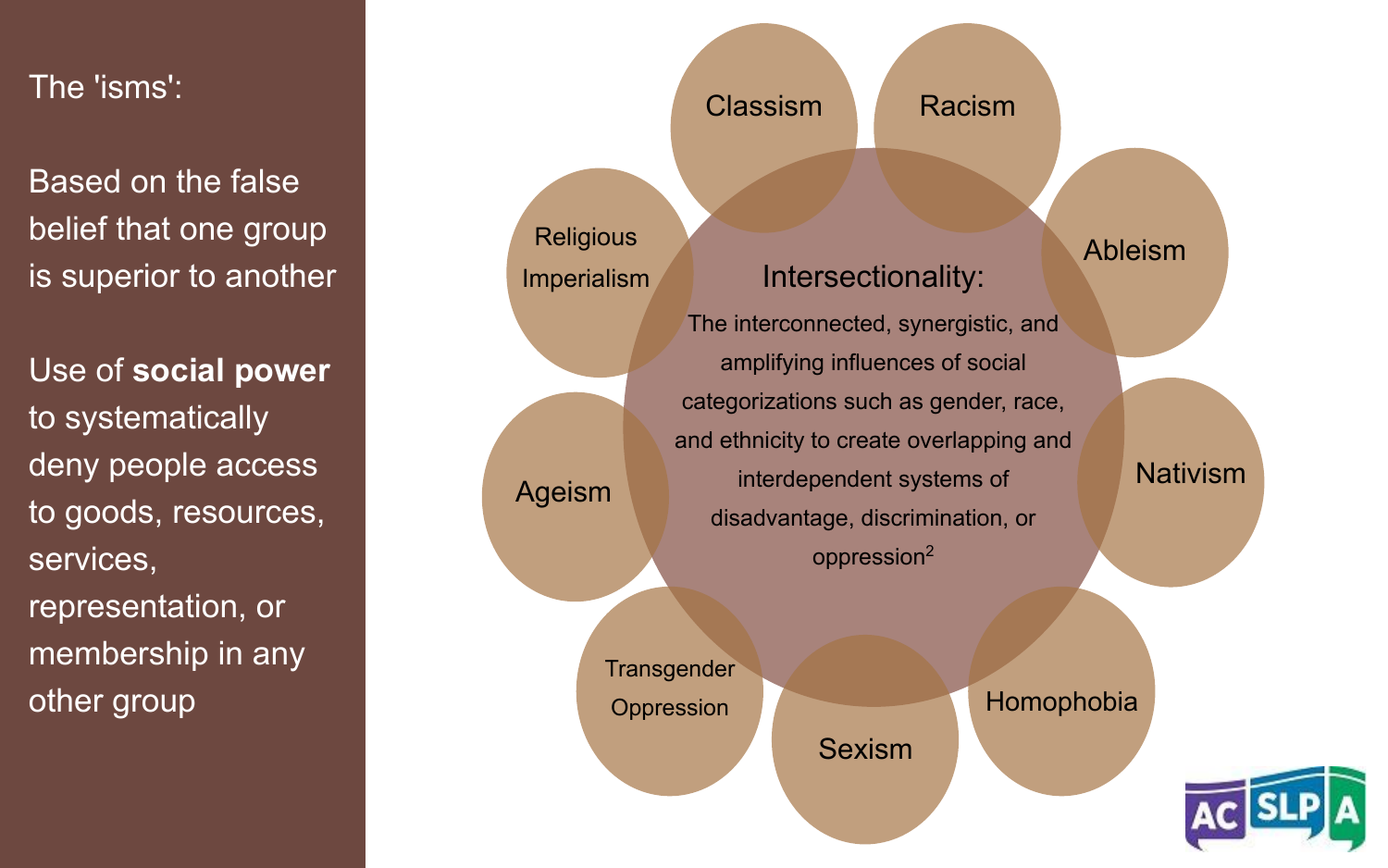### Racism

"Any program or practice of discrimination, segregation, persecution, or mistreatment based on membership in a certain race or ethnic group"<sup>1</sup>

#### **Structural**

racism backed by systemic power

#### Institutional

institutional practices that perpetuate racial inequality

Interpersonal

actions directed from an agent to target

Individual

assumptions or beliefs existing within an individual

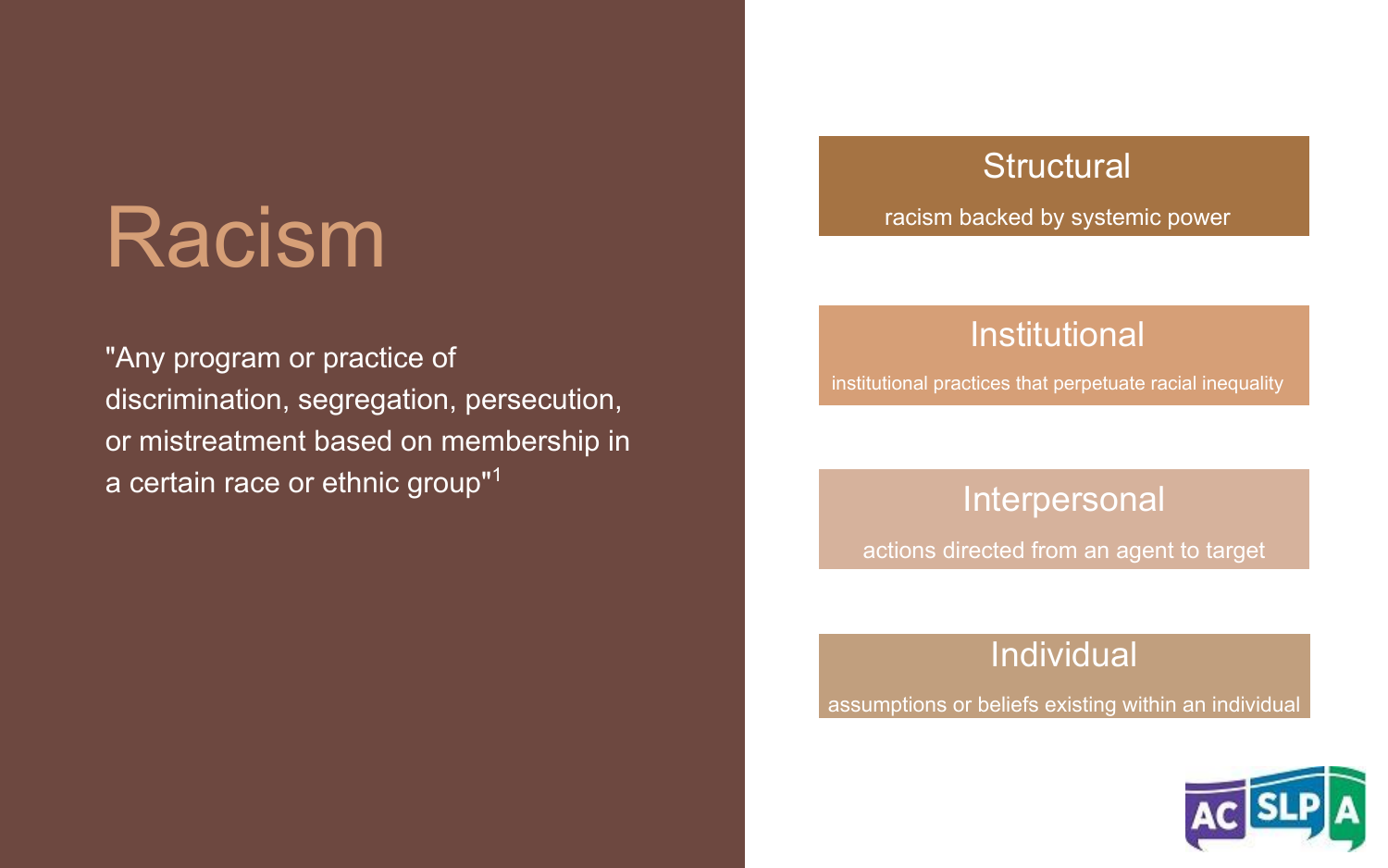

### The Intersection of Racism and **Culture**

#### **White** Privilege

Set of advantages, opportunities, and authorities afforded, based solely on having white skin

#### **Eurocentrism**

interpret the world in terms of European values and perspectives and the belief that they are superior

#### Dominant

#### Tendency to Culture

Culture whose values, language, and ways of behaving are imposed on a subordinate culture(s) through economic or political power

#### Colonialism

An act of political and economic domination involving the control of a country and its people by settlers from a foreign power; or the systematic subordination of one cultural identity over others

#### **Assimilation**

Process of denying and erasing the language, culture, customs, and material possessions of a group of people, forcing them to adopt the systems of the dominant group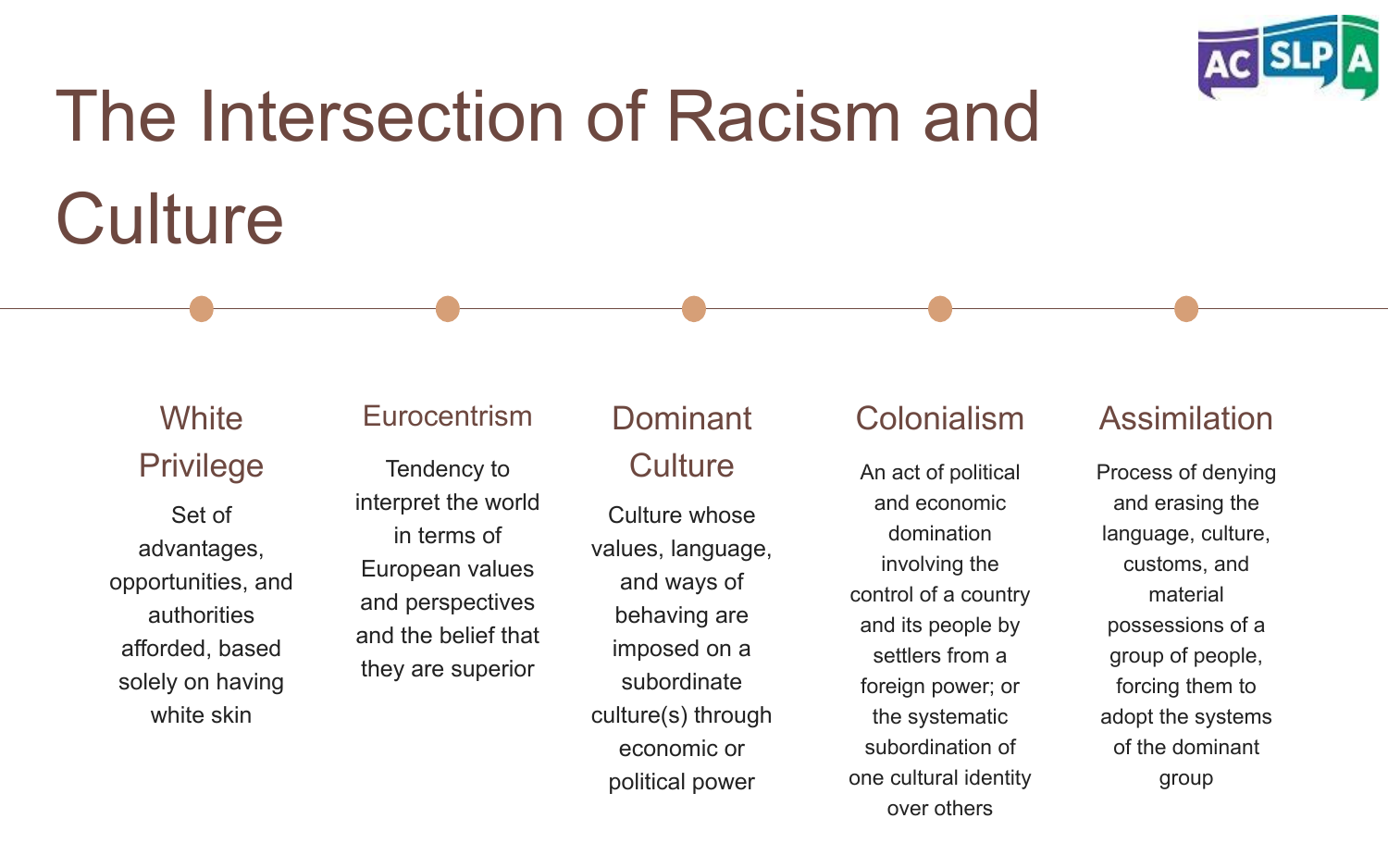### Oppression looks like



#### **Inequity**

systemic disparities in wellbeing or health among groups with different social advantage/ disadvantage (e.g. wealth, power)

#### **Bias**

Presence of A prejudice in favor Blindness of or against one thing, person, or group compared with another, which influences the ability to evaluate a particular situation objectively or accurately

### Color

The belief that all people should be treated equally, without regard for their race, culture, or ethnicity (as a way of preventing prejudice or discrimination)

#### Harassment

Any unwanted physical or verbal behaviour that offends or humiliates

#### Microaggression

A statement, action, or incident regarded as an instance of indirect, subtle, or unintentional discrimination against members of a marginalized group such as a racial or ethnic minority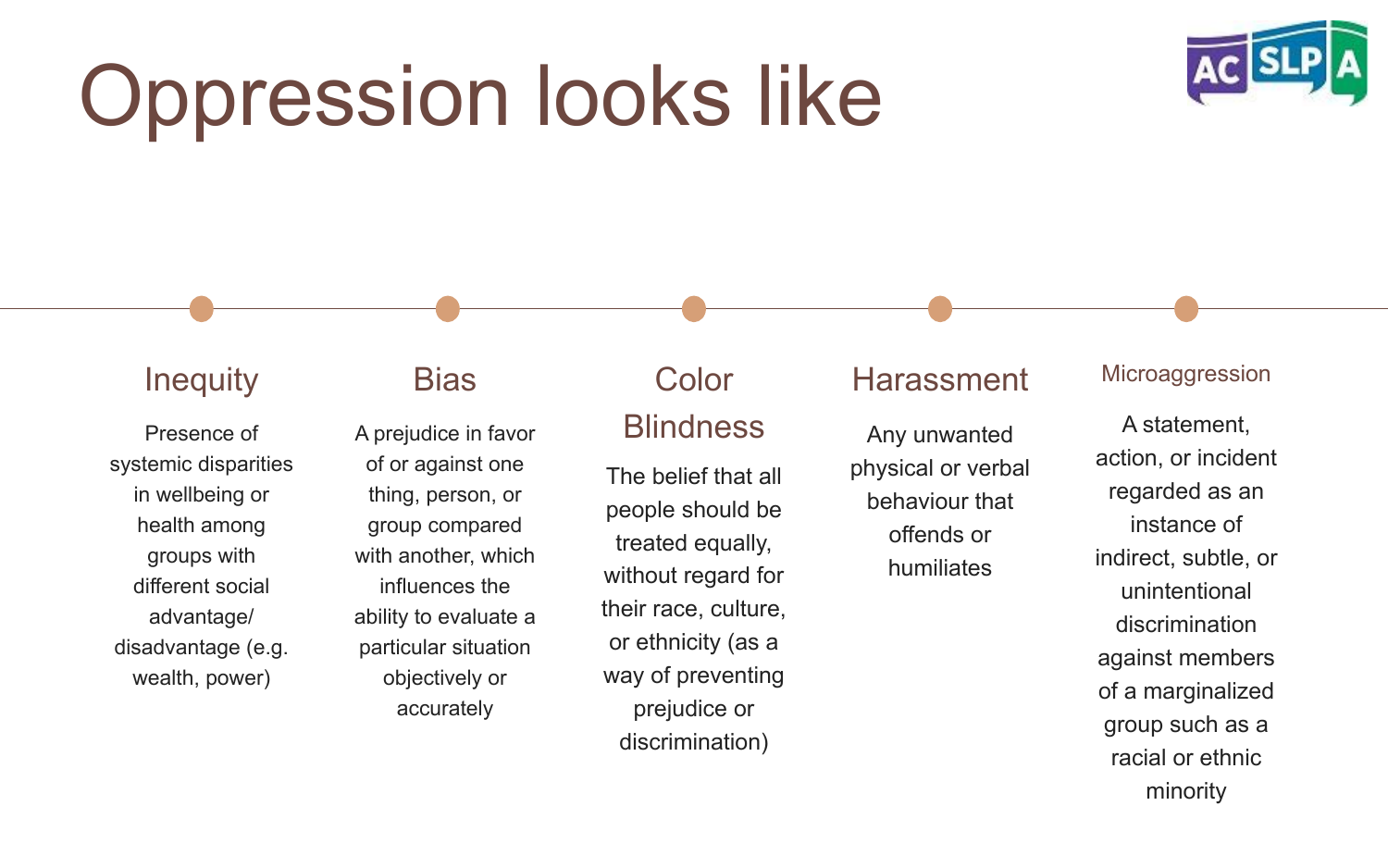

### Non-Dominant Perspectives

#### Racialization

Process through which socially constructed racial categories are assigned and applied in ways that mark non-white individuals as different and unequal, and that lead to social, economic, and political impacts

#### Underrepresentation

Occurs when members of discernible groups are not consistently present in representative bodies and among measures of well-being in numbers roughly proportionate to their numbers within the population

#### **Experiential** Knowledge

Knowledge gained through differential history and experience with oppression in society and the ability of a group to articulate experience in ways unique to that group

#### Double **Consciousness**

The ability of racialized people to interpret racial events from two perspectives, that of the dominant culture, and their own, at the same time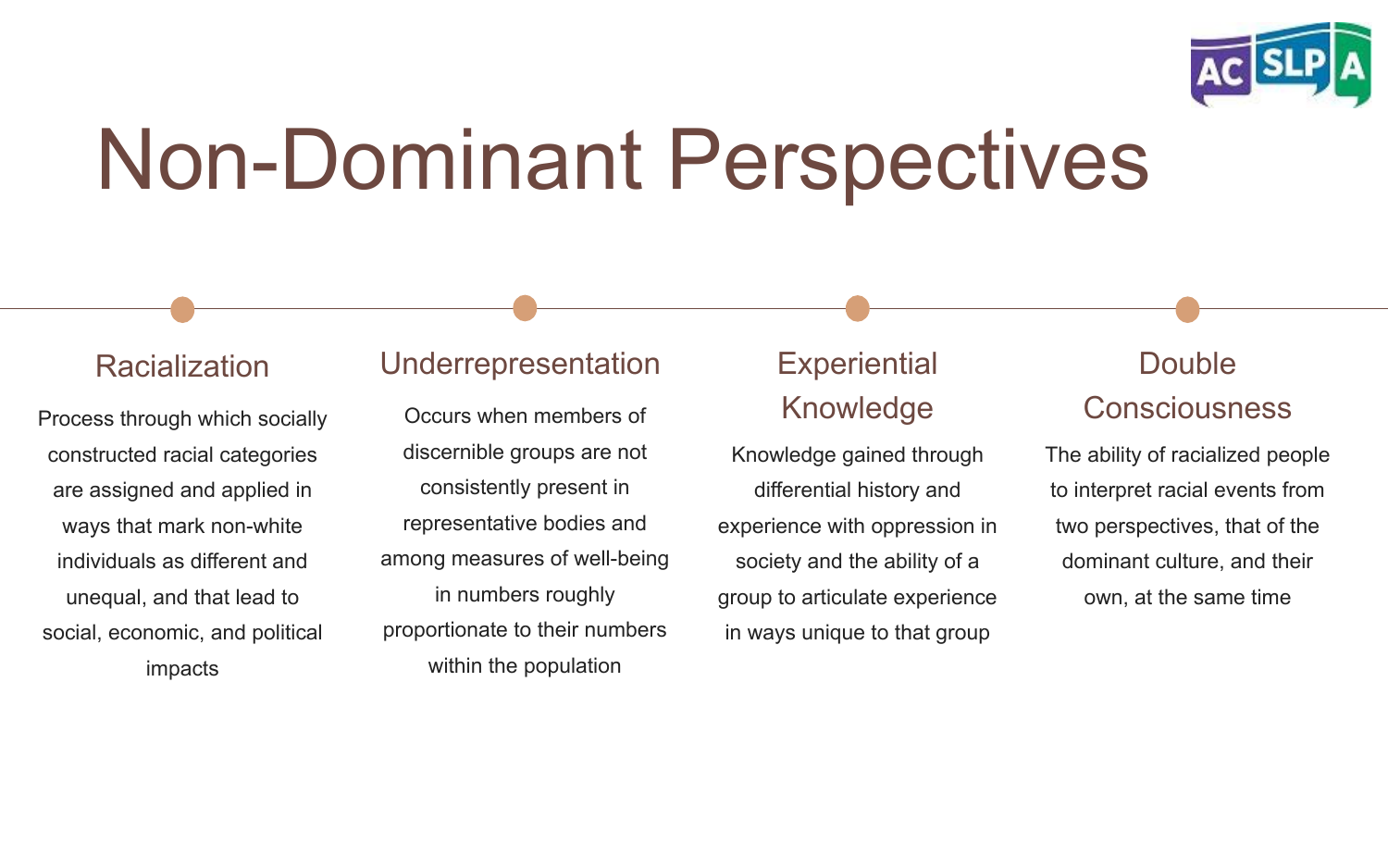# Equity, Diversity, and



#### Equity

- -Ensures all members of society have fair and equal access to opportunities
- Acknowledges unequal starting points and barriers faced
- Takes proactive approach to barrier reduction



#### **Diversity**

- Characteristics that make people different from each other
- Identity-diversity: race, national origin, age, gender identity, language(s) spoken
- Also includes differences in education, opinion, skills



#### Inclusion

- Describes environments where every individual feels:
	- ⚬ safe and welcome
	- $\circ$  that individual differences are recognized and valued
	- $\circ$  that they have equal opportunities to contribute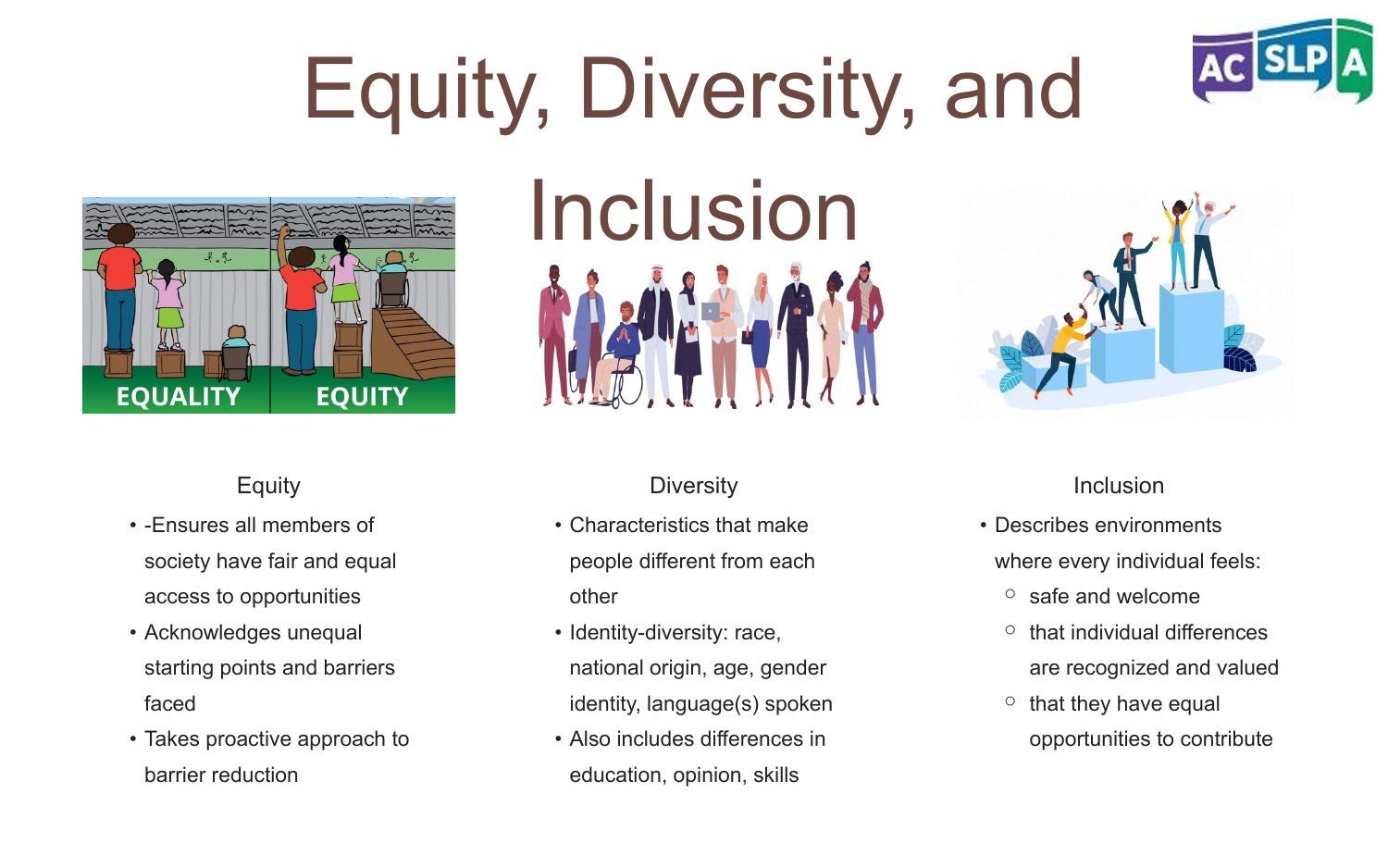### Anti-Racism

It is not enough to be non-racist, we must be anti-racist (Angela Y. Davis)

#### • Actively opposing racism

- ⚬ process of identifying and eliminating racism
- $\circ$  enacted through changing systems, policies, procedures, and practices so that power is redistributed and shared evenly
- Requires an understanding of:
	- ⚬ how racism affects the lived experiences of racialized individuals
	- ⚬ the systemic nature of racism



Individual assumptions or beliefs existing within an individual

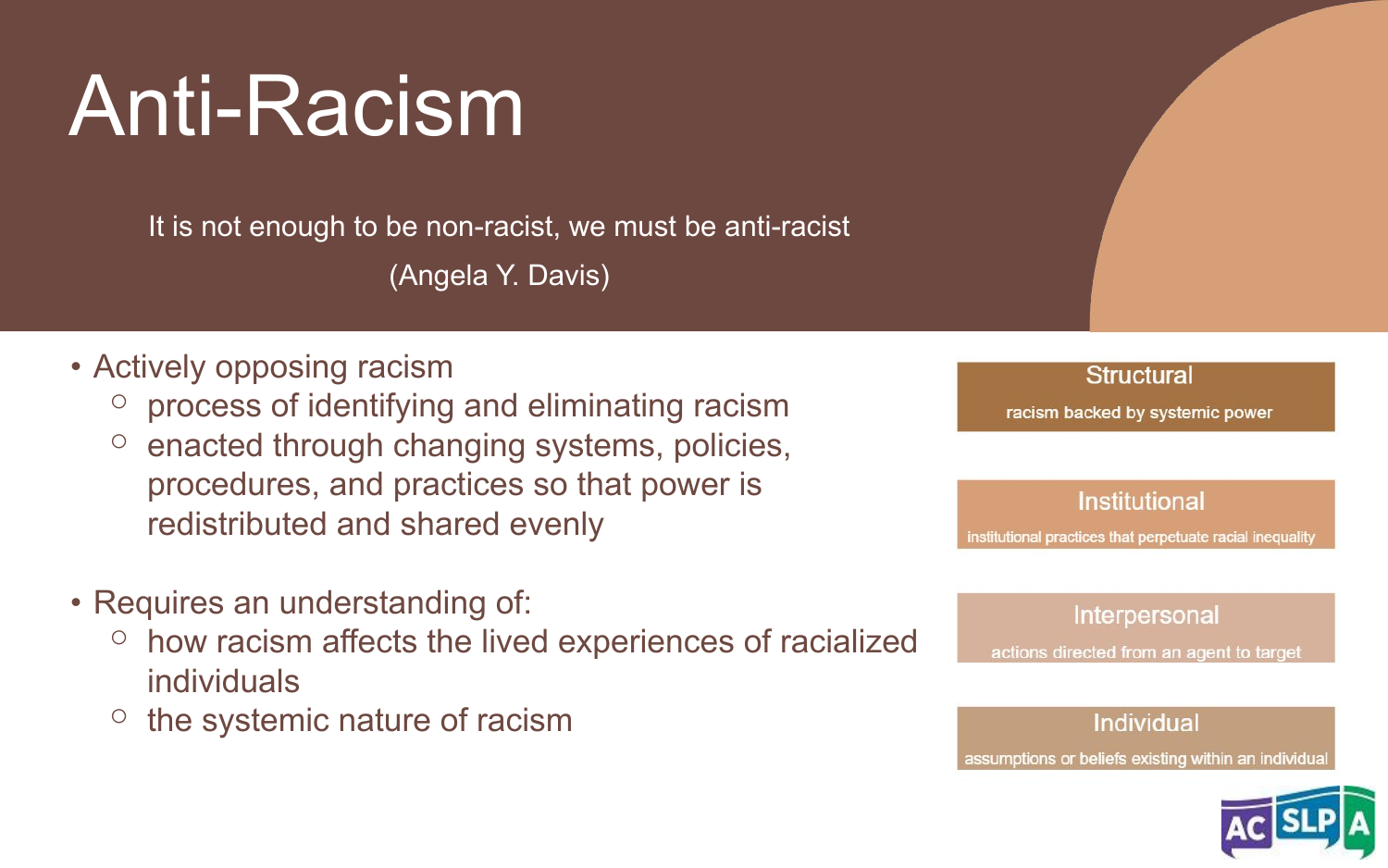# Allyship

- *• [Allies are] individuals who strive to end oppression through supporting and advocating on behalf of the oppressed (Sabat, Martinez, & Wessel, 2013)*
- *• [Allyship is] an active, consistent, and arduous practice of unlearning and re-evaluation, in which a person in a position of privilege and power seeks to operate in solidarity with a marginalized group (The Anti-Oppression Network)*

Knowledge and Awareness

**Communication** and Confrontation Action and **Advocacy** 

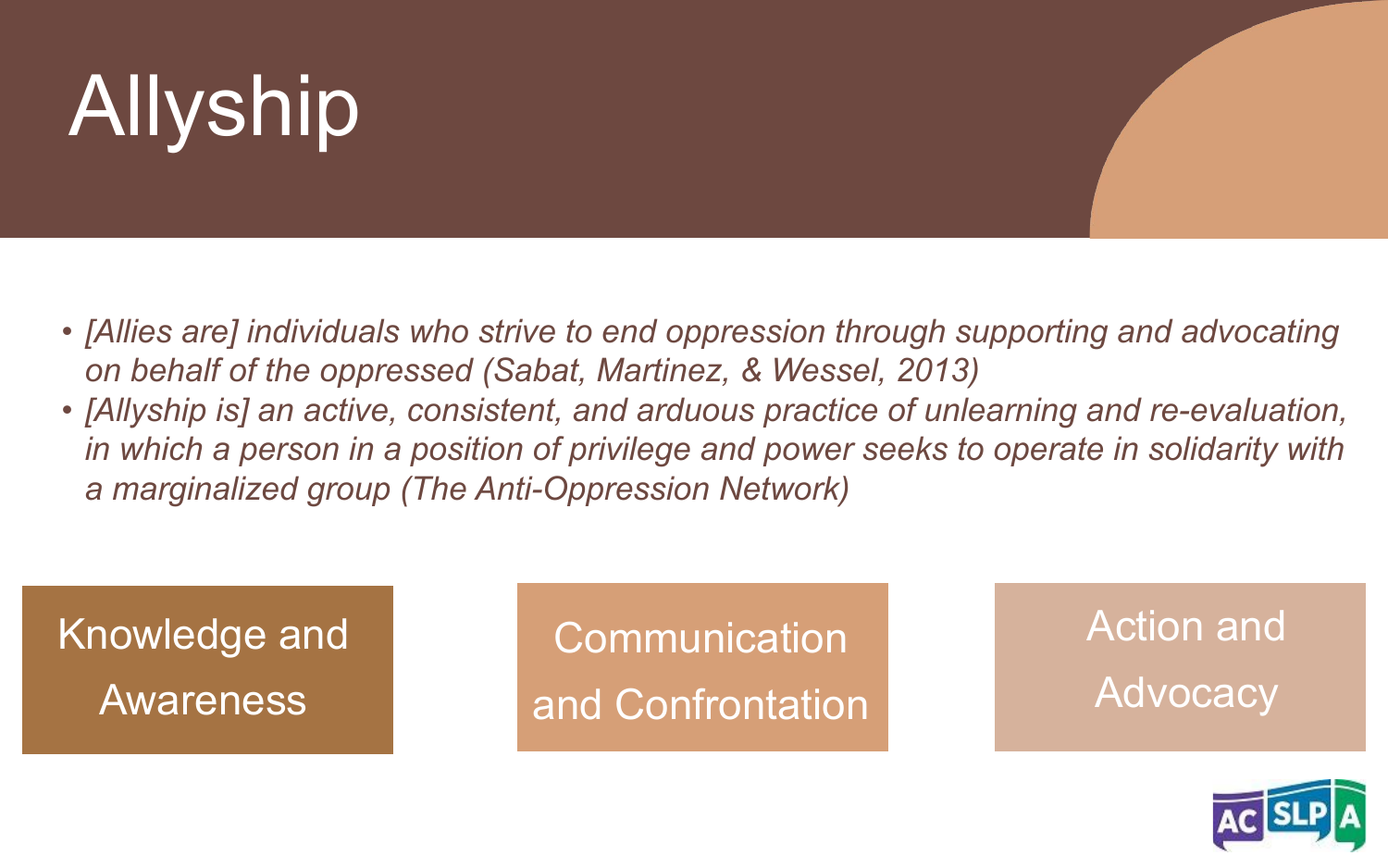# Allyship

- SELF-REFLECT
	- ⚬ acknowledge our privilege and power, and identify our biases
	- $\circ$  build our capacity to receive criticism and correction as a gift
	- $\circ$  embrace the emotions that come with allyship
- LISTEN
	- $\circ$  more than we talk
	- $\circ$  yield the floor
	- ⚬ follow and learn from a diverse group
	- ⚬ don't assume we know what's needed
- SELF-EDUCATE
	- ⚬ do not expect free education from racialized people
- TAKE ACTION
	- ⚬ leverage our privilege
	- $\circ$  amplify

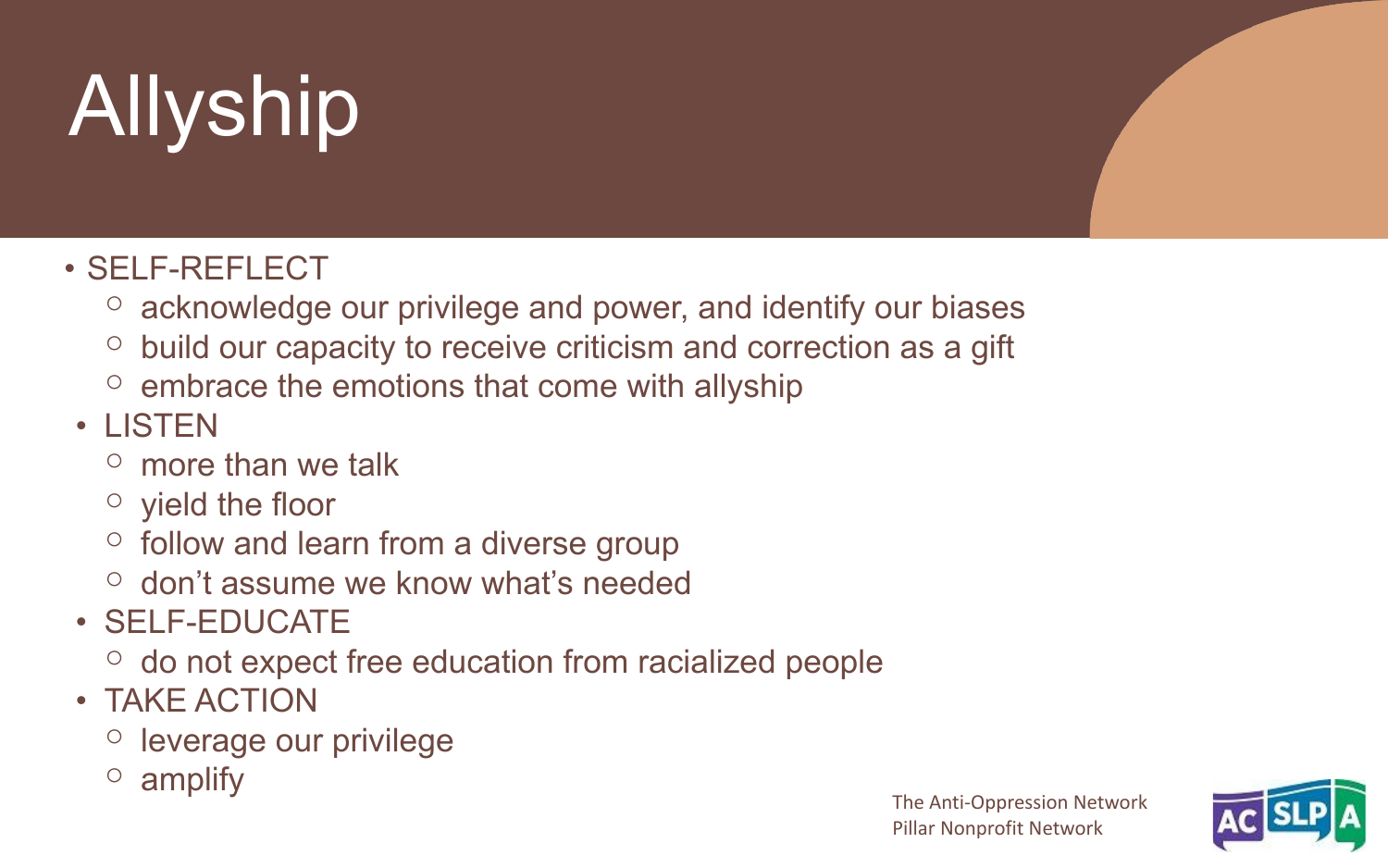### Breakout Rooms



- **OPPRESSION** 1. Listen actively
- 2. Communicate to be understood
- 3. Reject name-calling, belittling, stereotyping, bias
- 4. Pay attention to your feelings and triggers
- 5. Be mindful of power dynamics

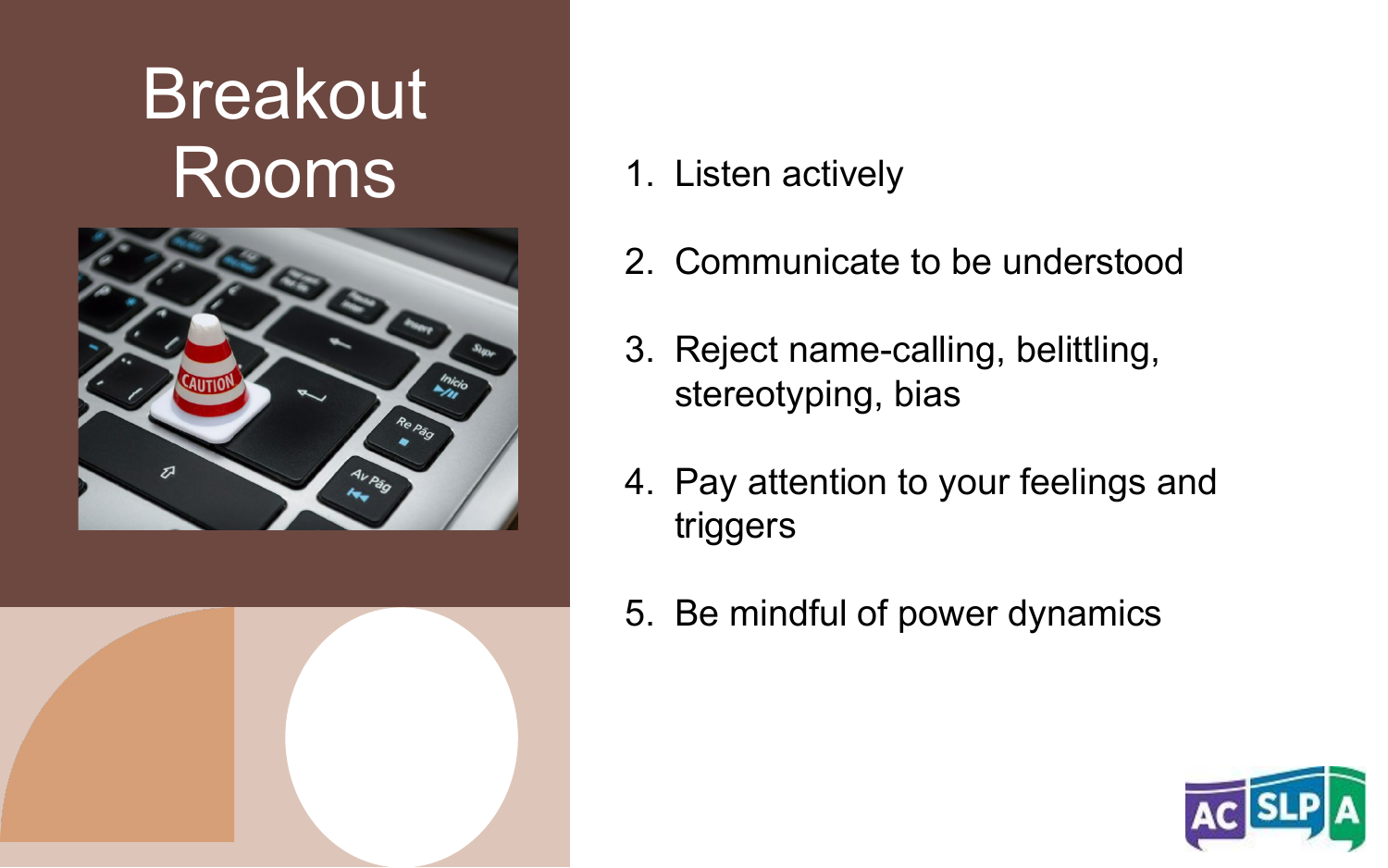J is an Audiologist/SLP at community health unit, in a diverse community with a large proportion of vulnerable families. J is feeling some apprehension about an upcoming appointment with one of their clients, X.

X's parents, they seemed dismissive of the diagnosis and appeared to be agitated. From experience with clients of the same cultural background, J expected this X and his parents are newcomers to Canada. X was assessed and identified as having a moderate hearing loss/language delay. When discussing the diagnosis with reaction, in addition to a lack of engagement in decision-making, and so knew that a more directive approach was required. However, the session ended with X's parents refusing any further services.

J has convinced X's parents to come in for one more conference. To prepare, they researched cultural competence considerations for X's cultural background but found very little useful information. Learning from the last appointment, they tried to book an interpreter but no one was available who spoke X's language. J is worried that X's file will have to be closed.

1. How are dominant culture norms affecting service delivery in this scenario? How do they come into play in your service delivery?

**Scenario** 

1

2. How do the concepts of equity, diversity, and inclusion apply to this scenario? How do they apply to your workplace?







Diversit

Inclusio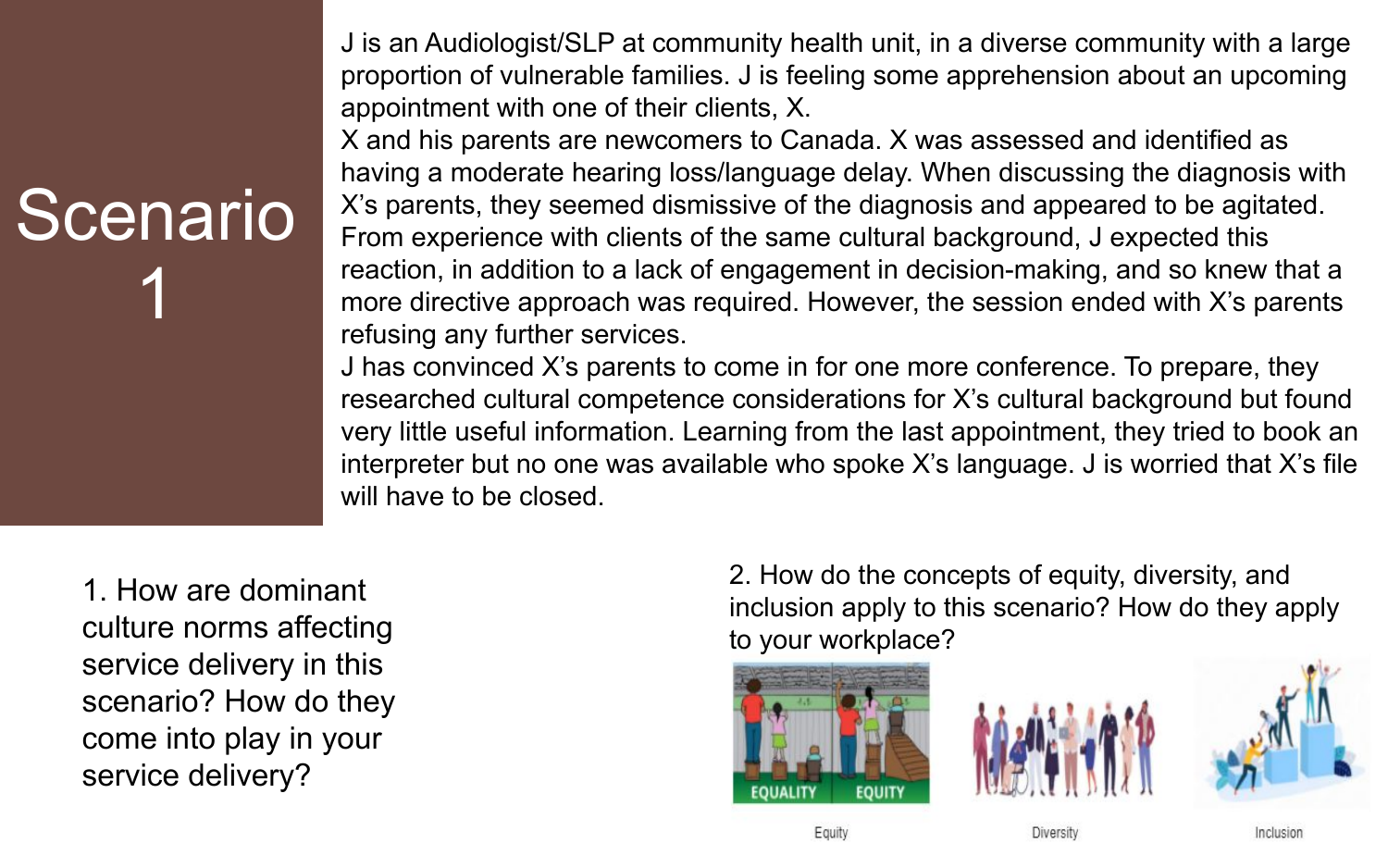## Scenario 2

(Adapted from Penn et al., 2007)

**BIASED**  An elderly Cree woman with dementia has recently moved in to a long-term care facility. Her file lists English as her spoken language. Her initial assessment results indicate that she is speaking in jargon and her care plan is developed based on this finding.

A friend visits and realizes that the woman is speaking Cree. They explain that after their friend's experience in the residential school system, where she was punished by teachers for using Cree, she stopped speaking it altogether and only spoke in English.



odio III<br>Prio<sup>0</sup> How 2. What are the barriers to equitable care in this scenario? How might they be reduced?

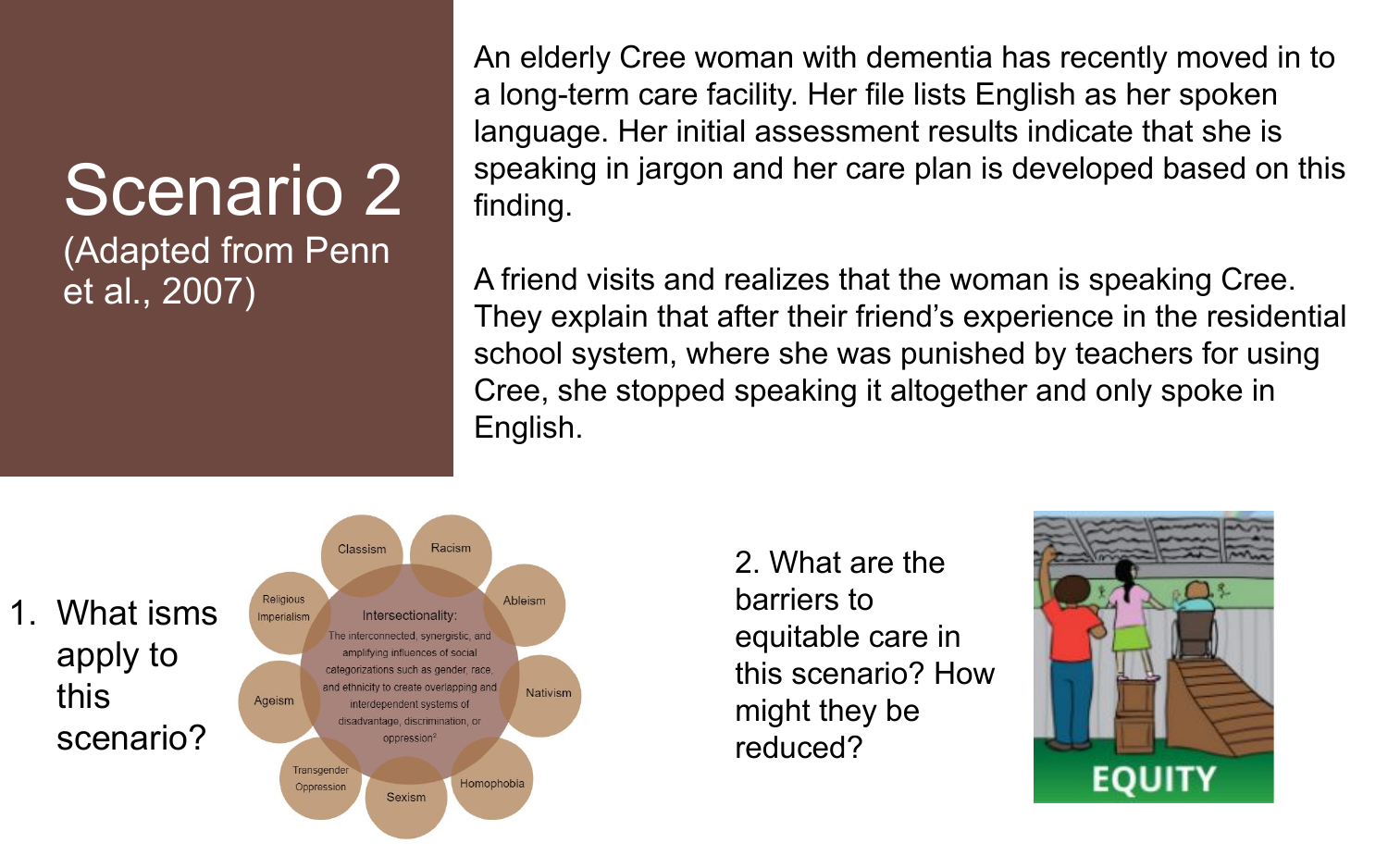



### slp@acslpa.ca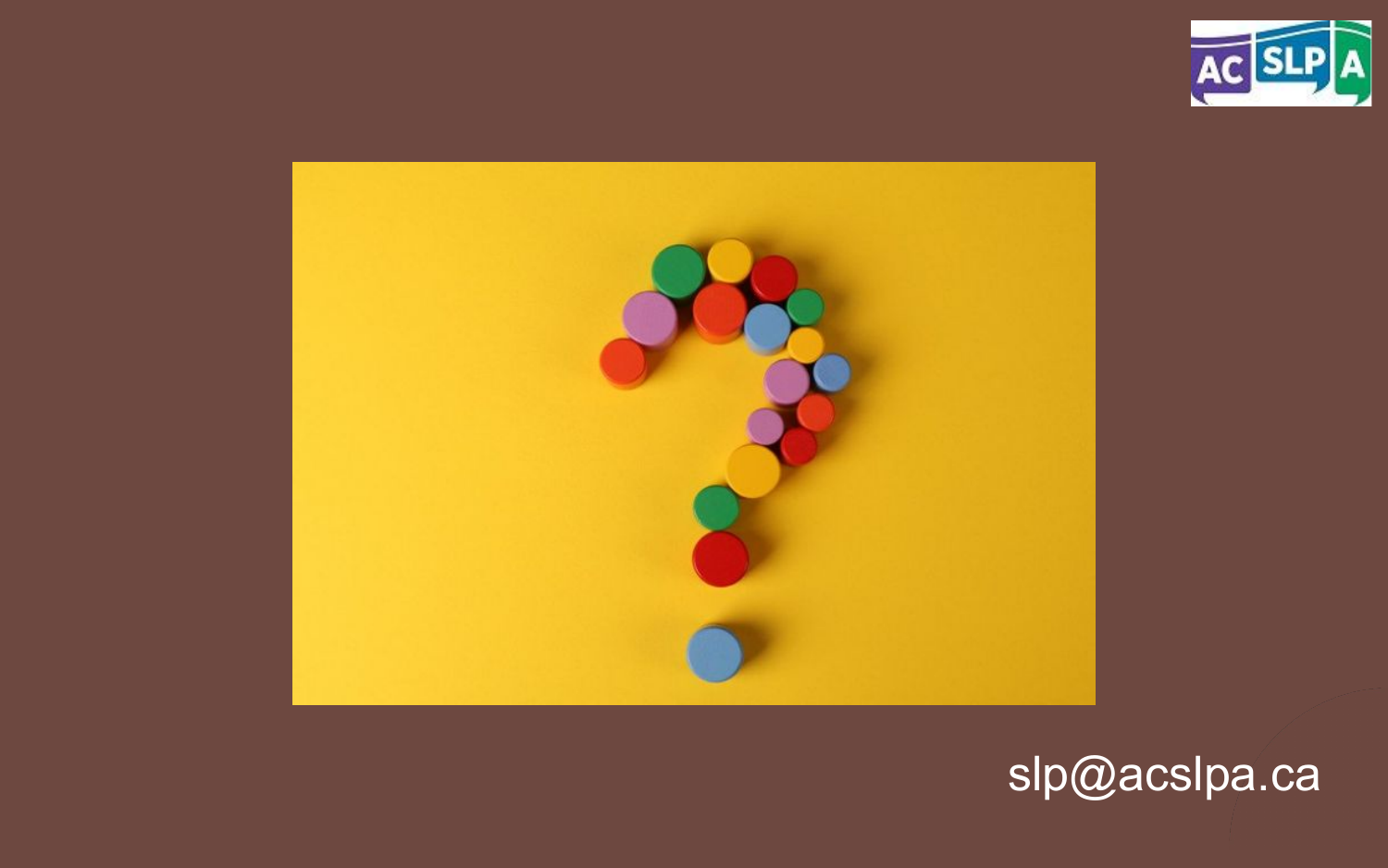#### References & Resources

- 1. Delgado, R., & Stefancic, J. (2017). Critical race theory: An introduction (3rd ed.). New York University Press.
- 2. McGibbon, E.A., & Etowa, J. B. (2009). Anti-racist health care practice. Canadian Scholars' Press Inc.

Anti-Racism Advocacy Group for Speech-Language Pathology and Audiology. (2020). Report on the impacts of systemic racism in the speech-language pathology and audiology professions in Quebec. https://drive.google.com/file/d/1-8SWTjbAff7cfJEhS35a2QrmCpqYVIGl/view?fbclid=IwAR342g04LJ4uTRTymvEPXB3kNDKi0YWYY5XreiNPPKWOG7lgRNqUWd5dk0s

Ball, J. (2009). Supporting young Indigenous children's language development in Canada: A review of research on needs and promising practices. Canadian Modern Language Review, 66(1), 19–47. https://doi.org/10.3138/cmlr.66.1.019

Betancourt, J. R., Green, A. R., Carrillo, J. E., & Ananeh-Firempong, O. (2003). Defining cultural competence: A practical framework for addressing racial/ethnic disparities in health and health care. Public Health Reports 118(4), 293–302. https://doi.org/10.1016/S0033-3549(04)50253-4

Brewer, K. M., & Andrews, W. J. (2016). Foundations of equitable speech-language therapy for all: The Treaty of Waitangi and Māori health. Speech, Language and Hearing, 19(2), 87–95. https://doi.org/10.1080/2050571X.2015.1122876

Canadian Institute for Health Information. (2020). Proposed standards for race-based and Indigenous identity data collection and health reporting in Canada. https://www.cihi.ca/sites/default/files/document/proposed-standard-for-race-based-data-en.pdf

D'Souza, C., Kay-Raining Bird, E., & Deacon, H. (2012). Survey of Canadian speech-language pathology service delivery to linguistically diverse clients. Canadian Journal of Speech-Language Pathology and Audiology, 36(1), 18–39. https://cjslpa.ca/files/2012\_CJSLPA\_Vol\_36/No\_01\_1-87/D\_Souza\_Kay-Raining\_Bird\_Deacon\_CJSLPA\_2012.pdf

Farrugia-Bernard, A. M. (2018). Speech-language pathologists as determiners of the human right to diversity in communication for school children in the US. International Journal of Speech-Language Pathology, 20(1), 170–173. https://doi.org/10.1080/17549507.2018.1406002

Griffer, M. R., & Perlis, S. M. (2007). Developing cultural intelligence in preservice speech-language pathologists and educators. Communication Disorders Quarterly, 29(1), 28–35. https://doi.org/10.1177/1525740107312546

Guiberson, M., & Atkins, J. (2012). Speech-language pathologists' preparation, practices, and perspectives on serving culturally and linguistically diverse children. Communication Disorders Quarterly, 33(3), 169–180. https://doi.org/10.1177/1525740110384132

Horton, R. (2021). Critical perspectives on social justice in speech-language pathology. IGI Global.